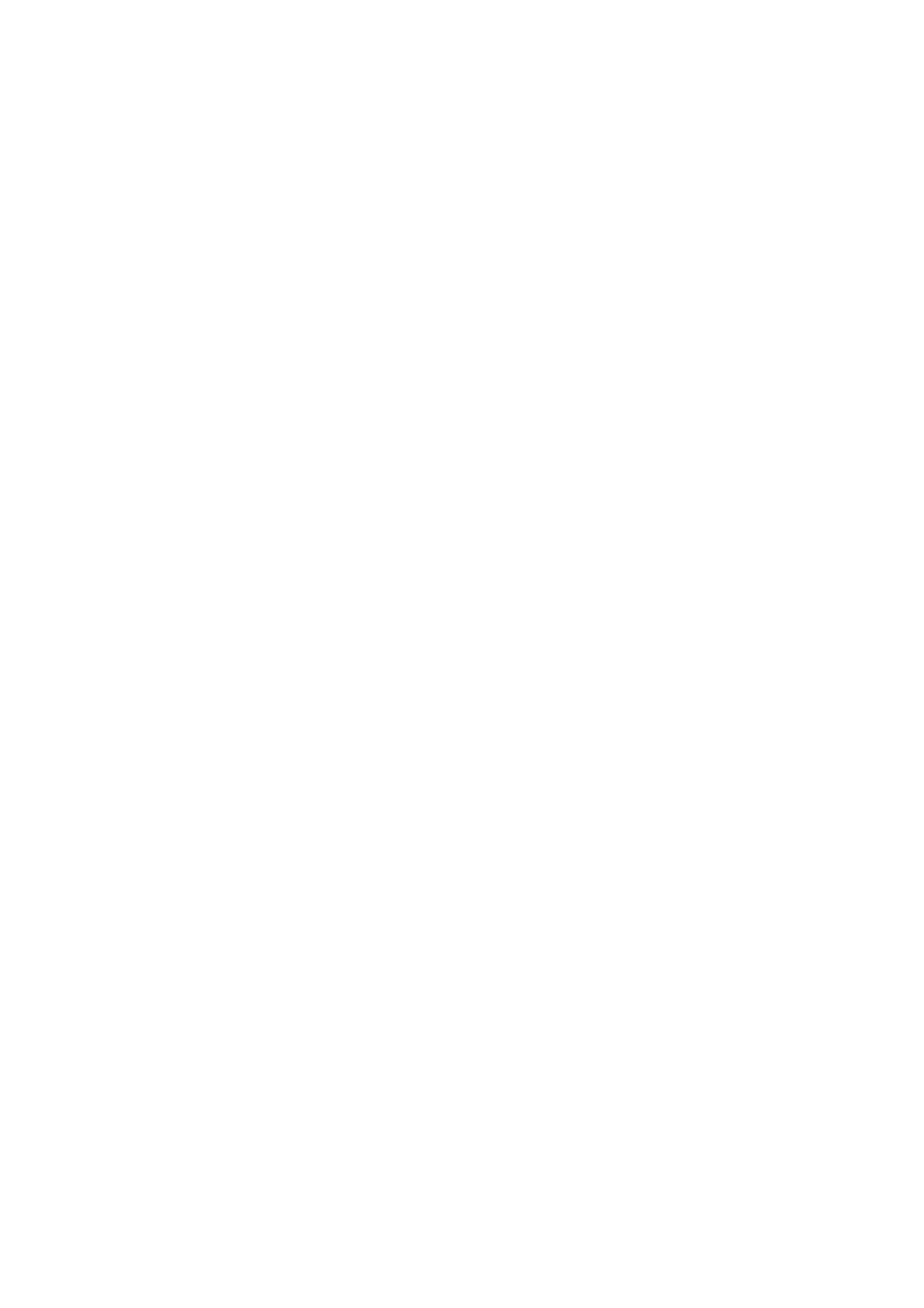

# **Health Professionals Amendment Regulation 2006 (No 3)**

**Subordinate Law SL2006-3** 

made under the

**Health Professionals Act 2004** 

| $\overline{\mathbf{1}}$ | Name of regulation                                                                                                                              |
|-------------------------|-------------------------------------------------------------------------------------------------------------------------------------------------|
|                         | regulation is the <i>Health Professionals Amendment</i><br><b>This</b><br>Regulation 2006 (No 3).                                               |
| $\overline{2}$          | <b>Commencement</b>                                                                                                                             |
|                         | This regulation commences on 17 January 2006.                                                                                                   |
|                         | The naming and commencement provisions automatically commence on<br><b>Note</b><br>the notification day (see Legislation Act, $\sigma$ 75 (1)). |
| $\overline{3}$          | <b>Legislation amended</b>                                                                                                                      |
|                         | This regulation amends the <i>Health Professionals Regulation 2004</i> .                                                                        |

J2005-1129

Authorised by the ACT Parliamentary Counsel—also accessible at www.legislation.act.gov.au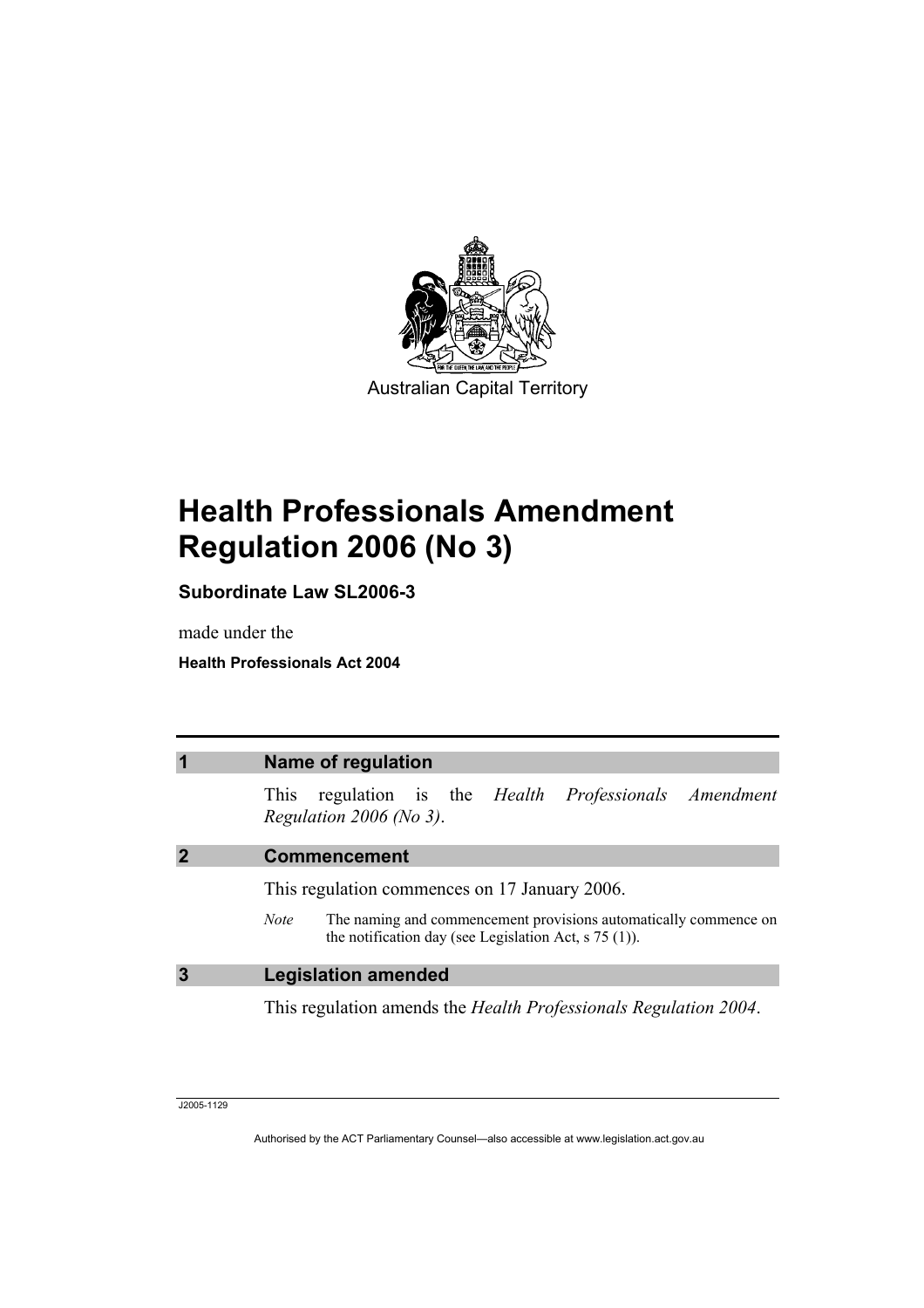Section 4

### **4 New section 160**

*insert* 

### **160 Modification of Act, pt 15—Act, s 152**

- (1) The Act is modified by schedule 17.
- (2) This section and schedule 17 expire on 18 November 2006.

**5 New schedule 17** 

*insert* 

## **Schedule 17 Modification of Act**

(see s 160)

#### **[17.1] New section 150M**

*insert* 

### **150M References to** *nurse* **etc in certain legislation**

- (1) In the *Cemeteries and Crematoria Regulation 2003*, section 9 (1) (b), a reference to a nurse includes a reference to a person registered as a midwife under the *Health Professionals Act 2004*.
- (2) In the *Children and Young People Act 1999*, section 159 (1) (c), a reference to a person registered as a nurse under the *Health Professionals Act 2004* includes a reference to a person registered as a midwife under the *Health Professionals Act 2004*.
- (3) In the *Crimes Act 1900*, section 76 (2) (a), a reference to a person registered as a nurse under the *Health Professionals Act 2004* in the specialist area of midwifery is a reference to a person registered as a midwife under the *Health Professionals Act 2004*.

SL2006-3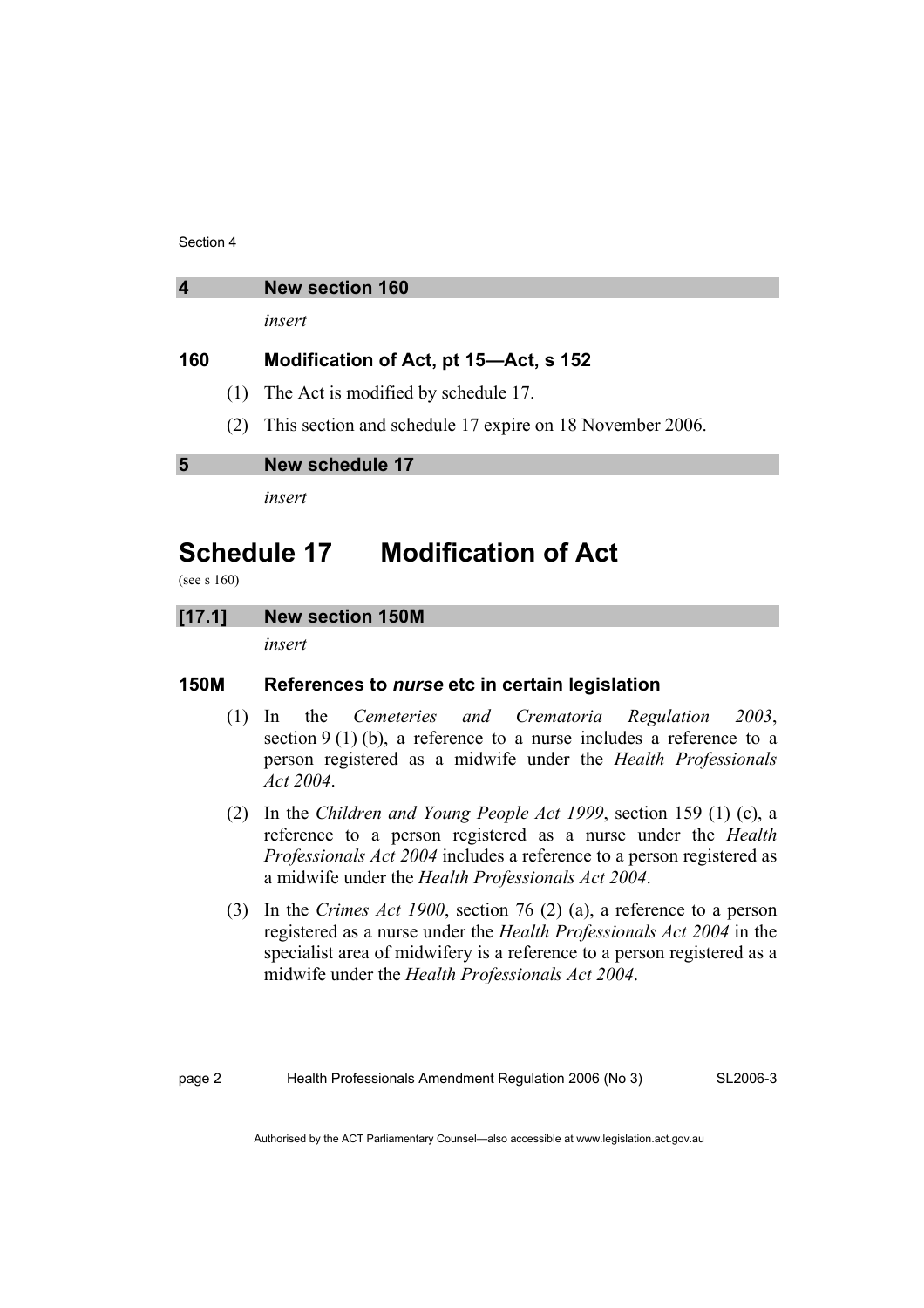- (4) In the *Drugs of Dependence Act 1989*, a reference to a nurse includes a reference to a person registered as a midwife under the *Health Professionals Act 2004*.
- (5) In the *Firearms Act 1996*, section 115 (4), definition of *health professional*, paragraph (a), a reference to a nurse includes a reference to a person registered as a midwife under the *Health Professionals Act 2004*.
- (6) In the *Juries Act 1967*, schedule 2, part 2.2, item 5, a reference to a practising nurse includes a reference to a person registered as a midwife under the *Health Professionals Act 2004* who is practising as a midwife.
- (7) In the *Periodic Detention Act 1995*, section 22 (3) (c), a reference to the advice of a nurse provided for nursing reasons includes a reference to the advice of a person registered as a midwife under the *Health Professionals Act 2004* provided for midwifery reasons.
- (8) In the *Physiotherapists Act 1977*, section 3 (2), a reference to a nurse includes a reference to a person registered as a midwife under the *Health Professionals Act 2004*.
- (9) In the *Public Health Regulation 2000*, section 9 (2) (b), a reference to a nurse includes a reference to a person registered as a midwife under the *Health Professionals Act 2004*.
- (10) This section expires on 18 November 2006.

page 3